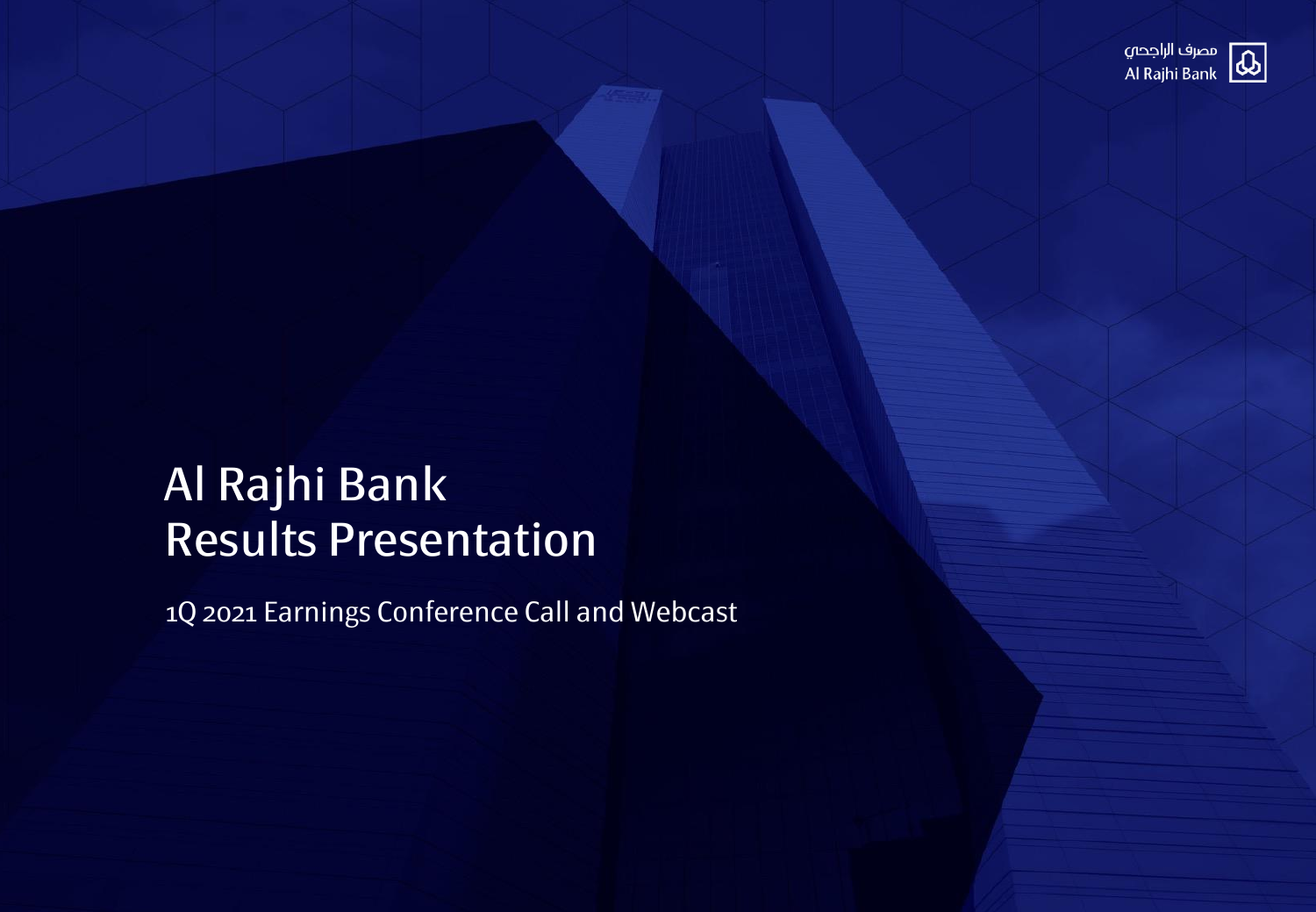

Earnings Call Earnings Call

03 An excellent start to 2021

08 1Q 2021 Financial Performance

21 ESG Highlights

04

Bank Of The Future

05 KSA's Macro-Economic Environment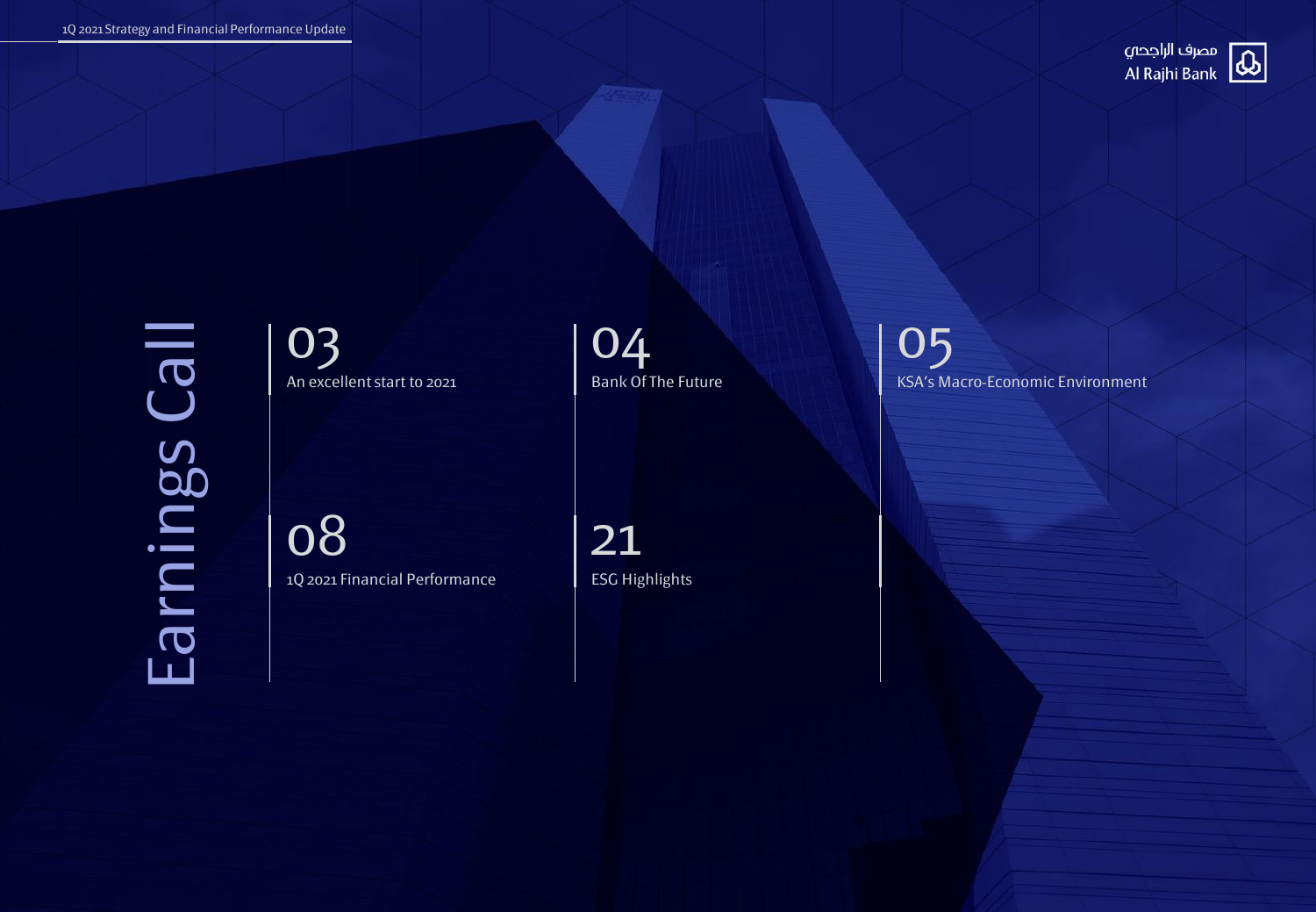## ARB had an excellent start to the year 2021

Results in line with or ahead of expectations



3

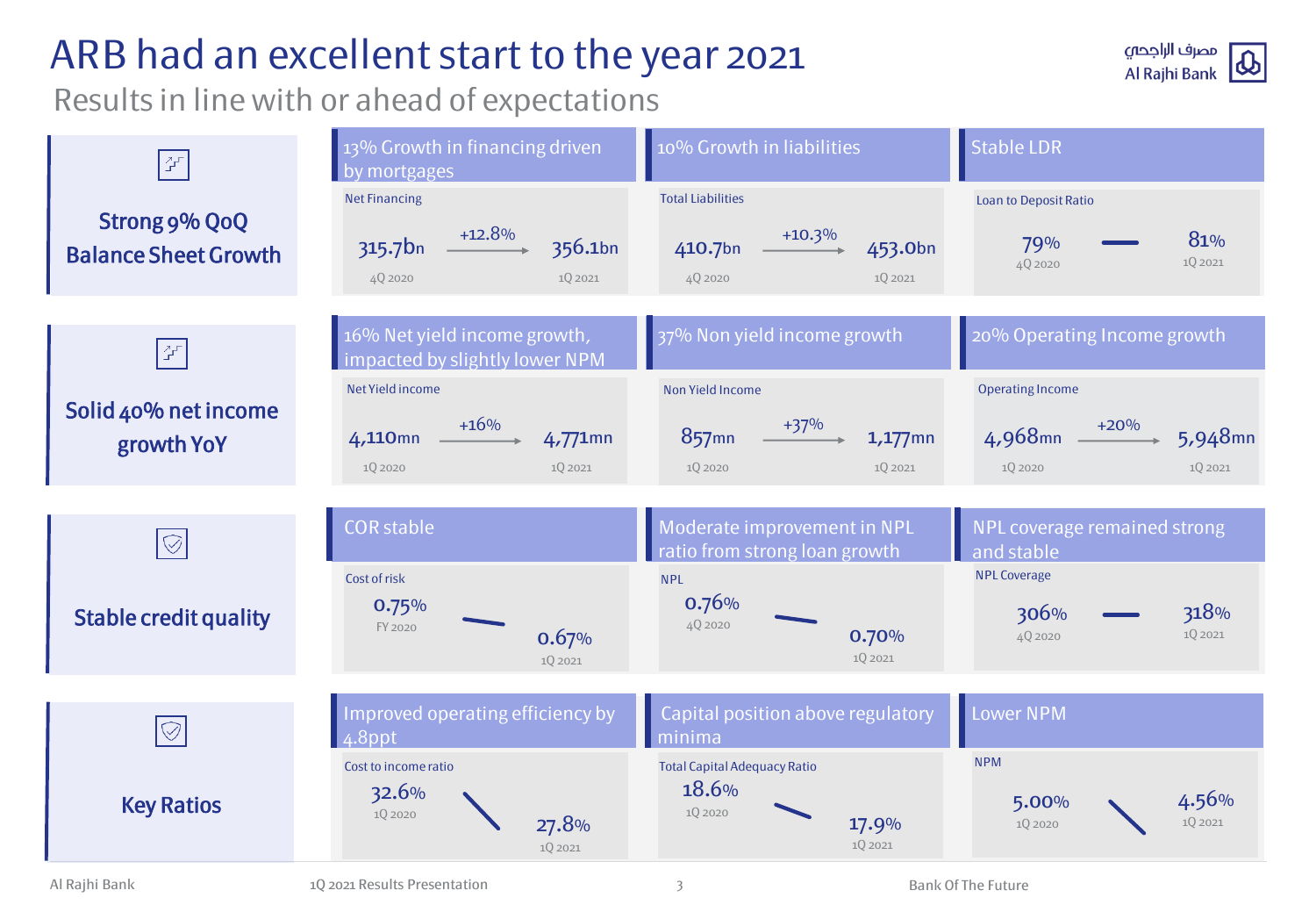## In strong position to deliver the "Bank of the Future"

مصرف الراجحى Al Rajhi Bank

Strategy 2021-2023 - Selected Metrics



Sources: Al Rajhi Bank, SAMA, Bank Financial Statements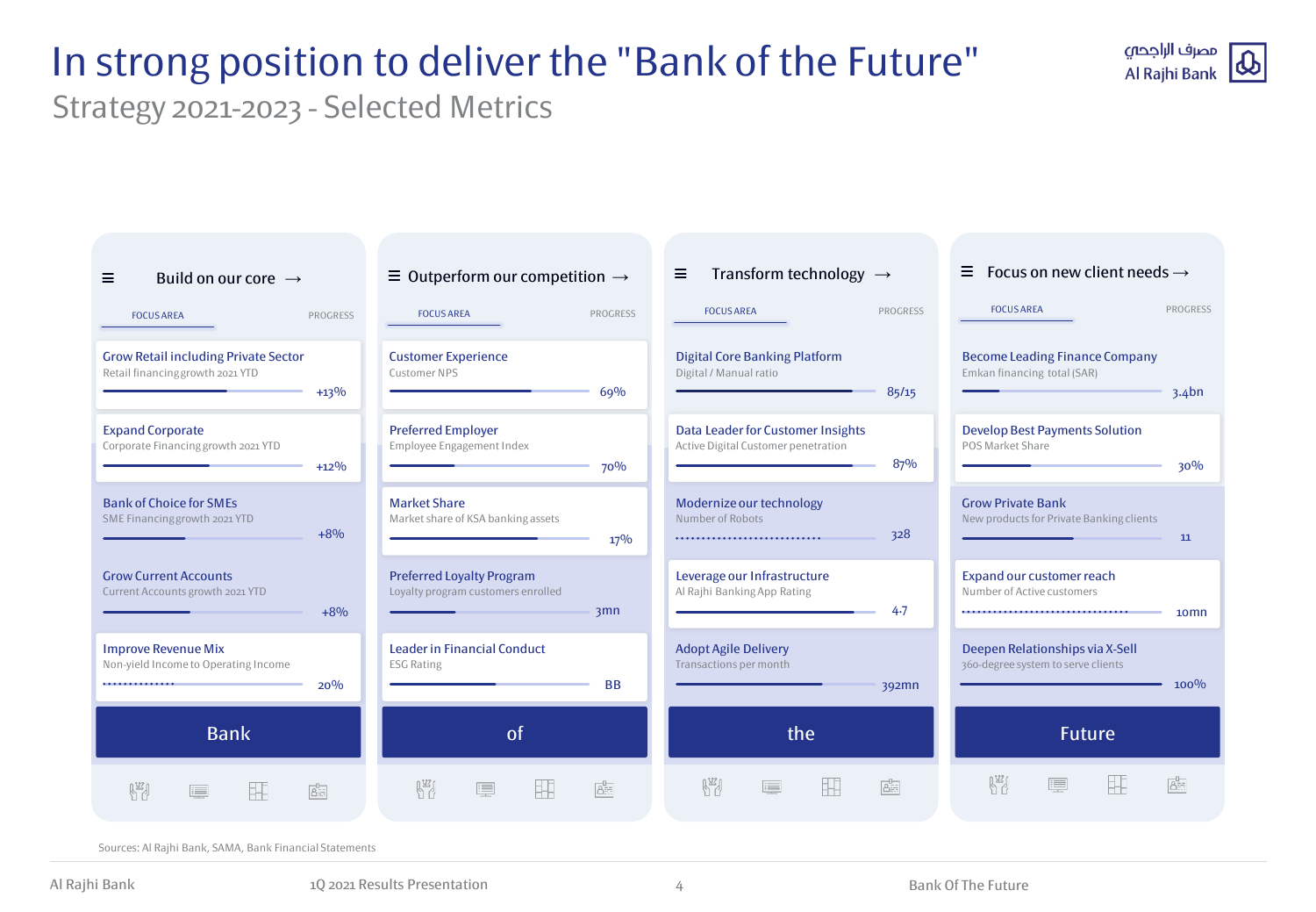

# KSA's Macro-Economic Environment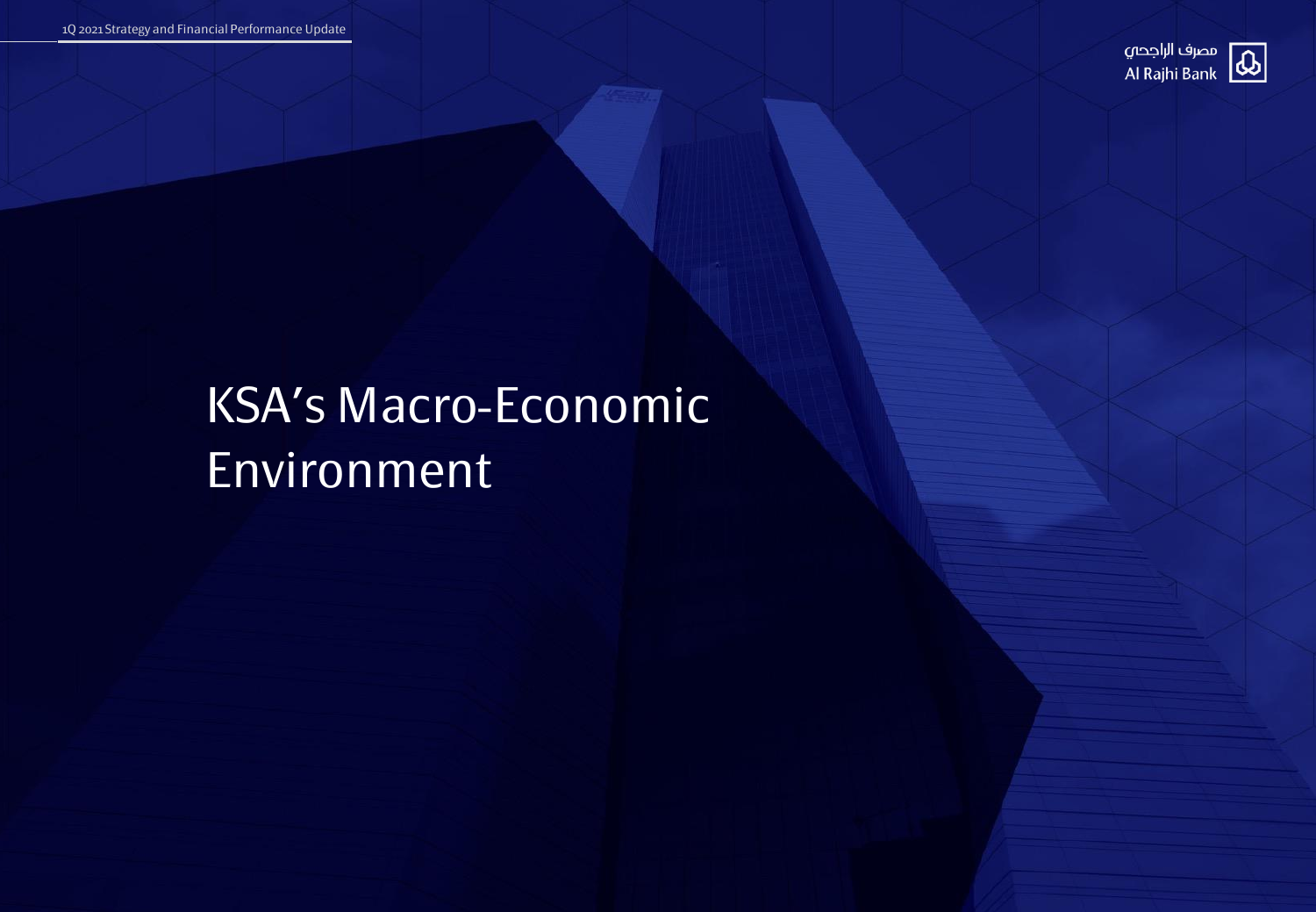#### مصرف الراجحى **Al Rajhi Bank**

## KSA Economic Outlook

### Covid-19 pandemic disruptions have eased

#### **Highlights**

- IMF has revised up 2021 GDP growth forecast to 2.9% driven by recovery in oil prices and economic activities.
- Saudi is keeping its fiscal expenditure at the budgeted level.
- Average inflation is forecasted to be 2.9% in 2021.

#### **GDP Growth / Brent Oil Price**



#### 7.0 % **3M SAIBOR / Inflation**



#### **Expenditure/Revenue and Asset Reserves (SARbn)**

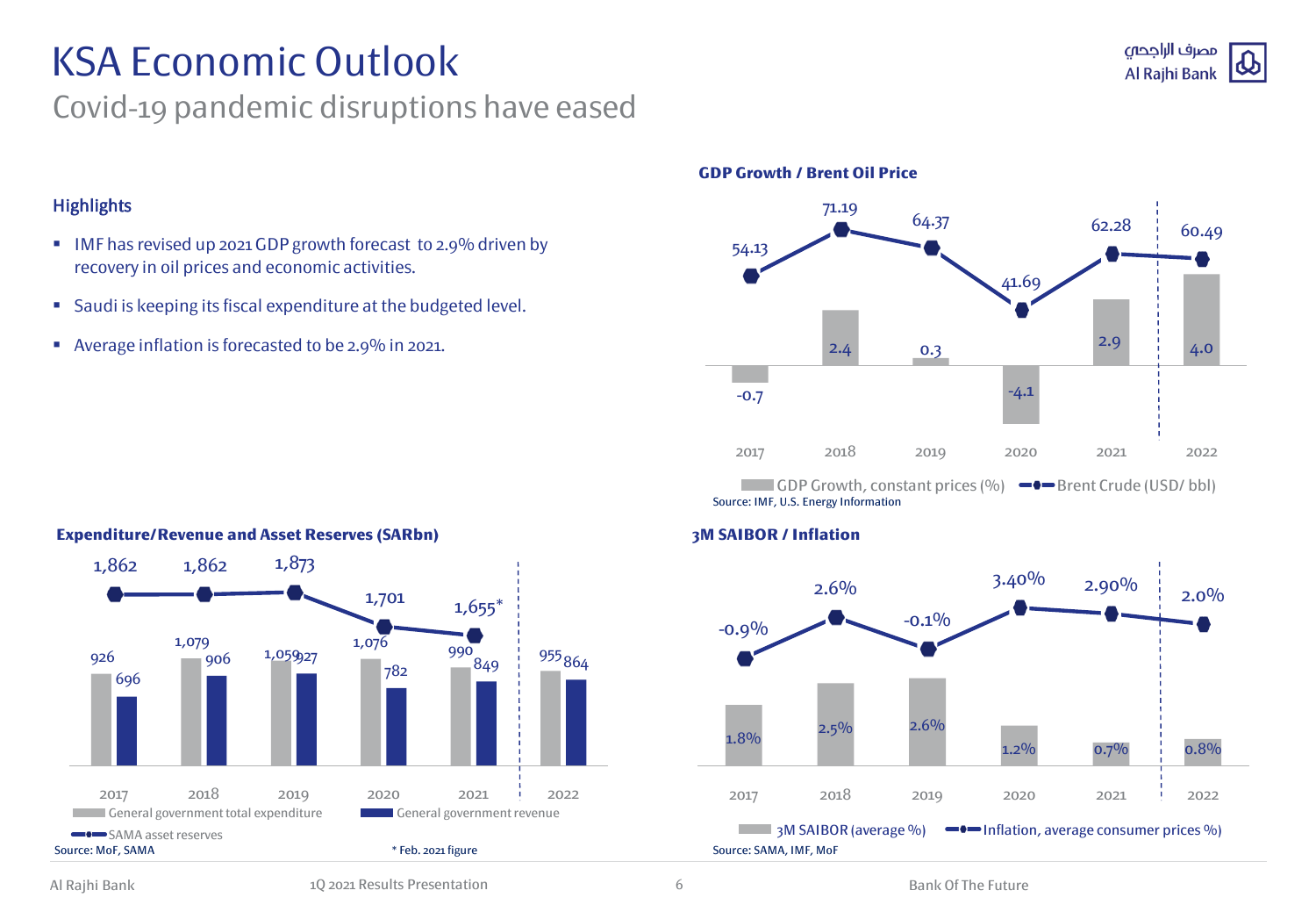## Banking Sector Highlights

### Growth in mortgage lending continues to drive up credit growth

#### Recent Developments

- SRC reduced mortgage reference rate, starting from 1st of April.
- REDF reduced the tenor of mortgages eligible for subsidies to a maximum of 20 years from 25 years previously.
- MSME deferral program extended the tenor of the facilities for eligible clients, which may impact modification losses.

#### **LDR (%) & Bank Loans and Deposits (SARmn)**



مصرف الراجحى **Al Rajhi Bank** 

#### **POS/ATM & E-Commerce (SARbn)**



#### **Retail Mortgage (SARbn)**

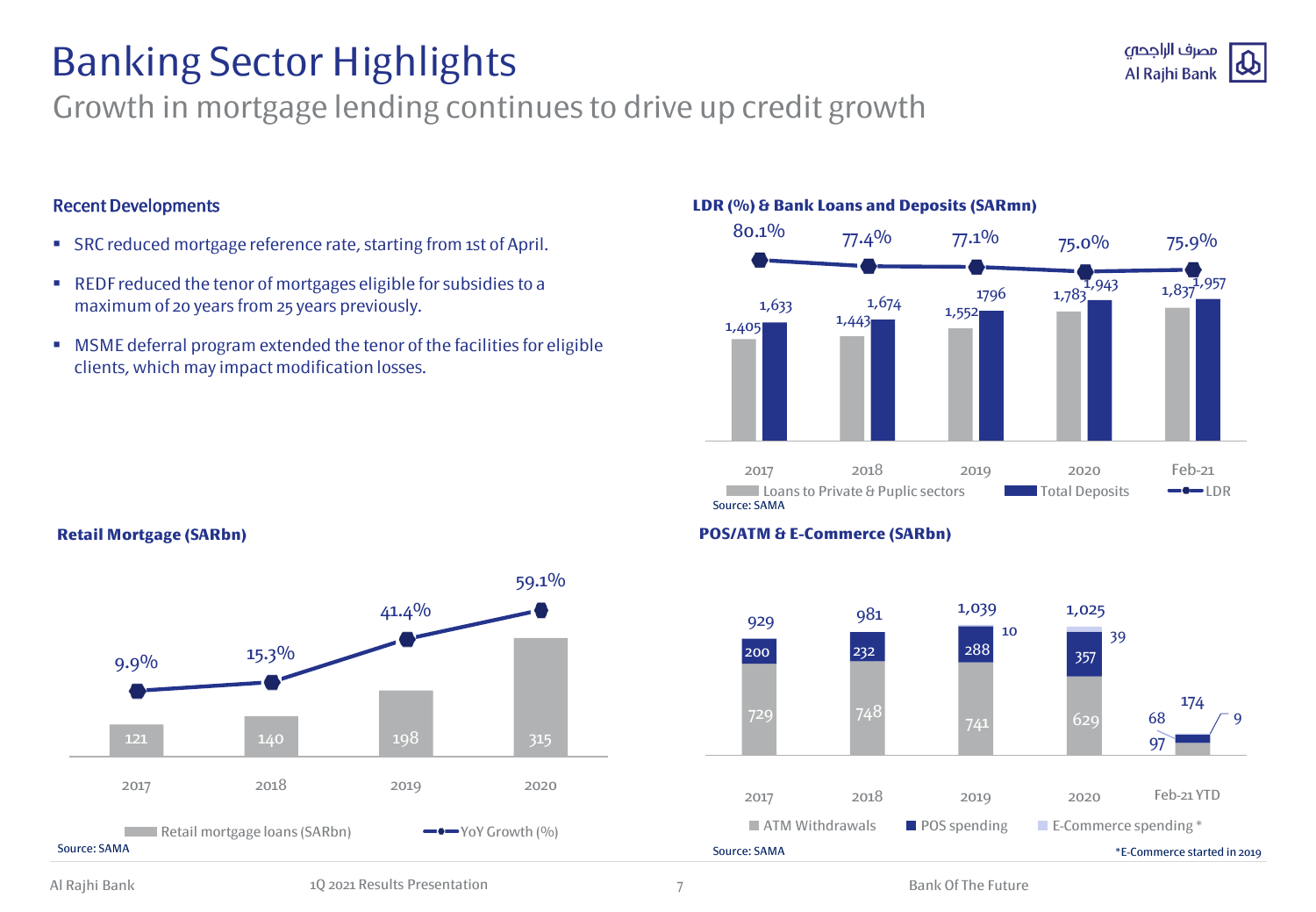

# 1Q 2021 Financial Highlights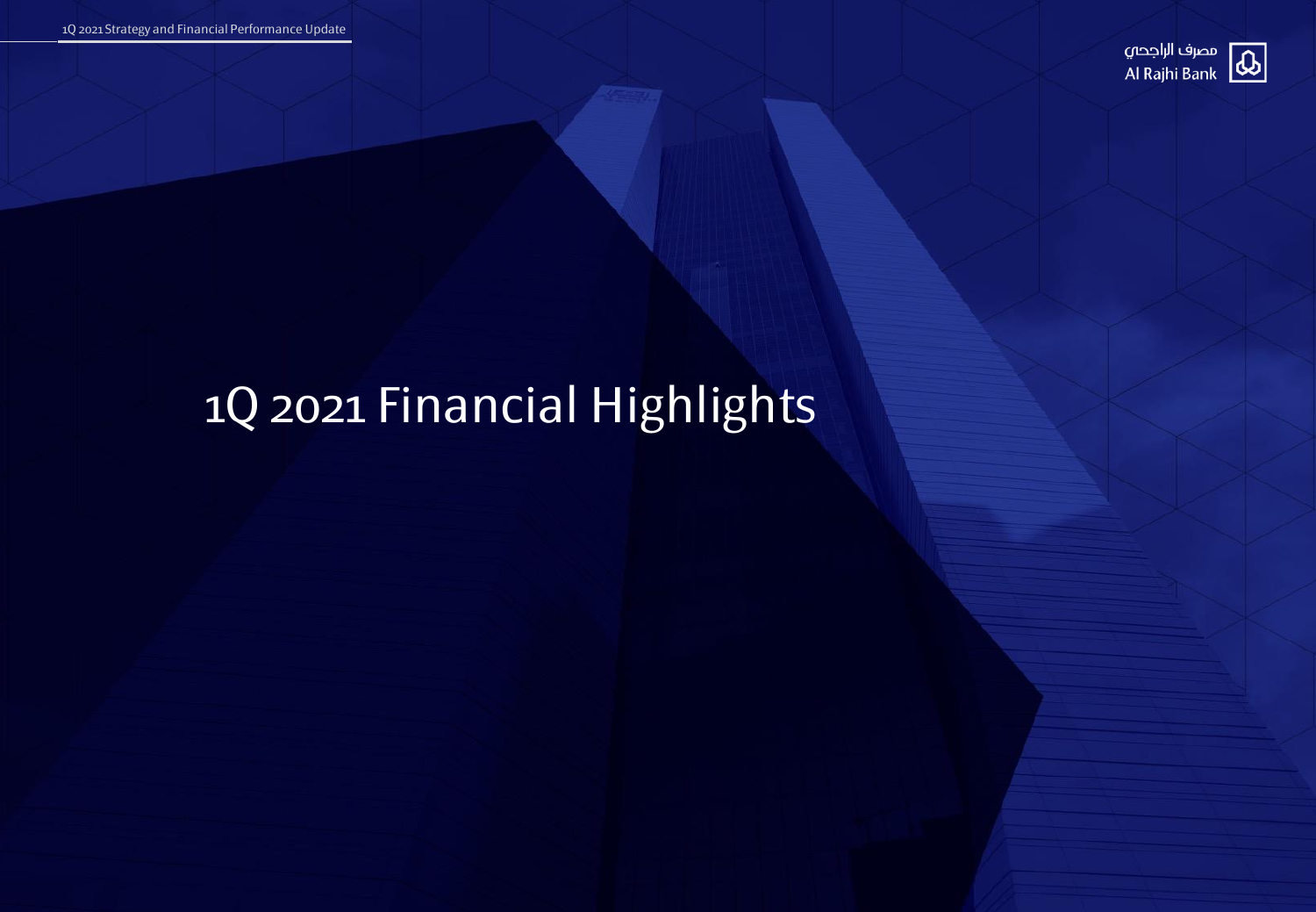## Balance Sheet Trends (1)

### Strong 9% QoQ balance sheet growth



**Movement in Assets (SARbn)**



| SAR (mn)                          | 10 20 21 | 40 20 20 | QoQ     | 10 20 20 | YoY     |
|-----------------------------------|----------|----------|---------|----------|---------|
|                                   |          |          |         |          |         |
| Cash and balances with SAMA       | 38,562   | 47,363   | $-19\%$ | 36,293   | $+6\%$  |
| Due from banks and other FI       | 31,730   | 28,655   | $+11\%$ | 28,014   | $+13\%$ |
| Investments, net                  | 67,968   | 60,285   | $+13\%$ | 49,658   | $+37\%$ |
| Financing, net                    | 356,144  | 315,712  | $+13\%$ | 261,385  | $+36%$  |
| Other assets, net                 | 17,829   | 16,810   | $+6\%$  | 16,552   | $+8%$   |
| <b>Total assets</b>               | 512,234  | 468,825  | $+9%$   | 391,901  | $+31\%$ |
| Due to banks and other FI         | 9,731    | 10,764   | $-10\%$ | 5,511    | $+77\%$ |
| Customers' deposits               | 421,269  | 382,631  | $+10\%$ | 315,661  | $+33\%$ |
| Other liabilities                 | 22,012   | 17,311   | $+27\%$ | 21,143   | $+4%$   |
| <b>Total liabilities</b>          | 453,011  | 410,706  | $+10%$  | 342,315  | $+32\%$ |
| <b>Total shareholders' equity</b> | 59,222   | 58,119   | $+2\%$  | 49,587   | $+19%$  |

**Contract Contract Contract** 

#### **Movement in Funding (SARbn)**



9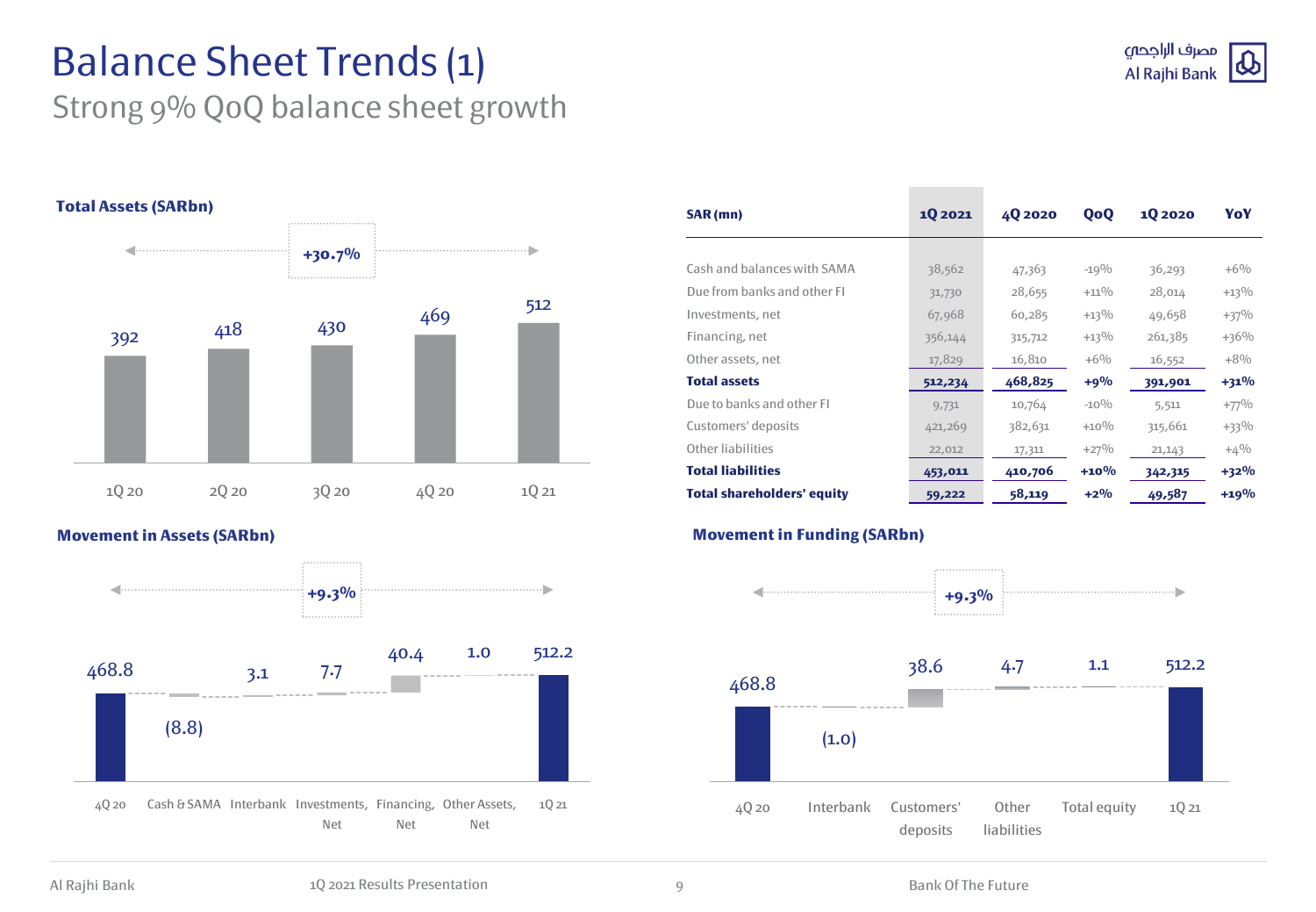### Balance Sheet Trends (2)

Solid growth in customers deposits; Financing growth driven by mortgage growth



#### **Financing, Net (SARbn)**



#### **Total Customers' Deposits (SARbn)**



#### **Total Customers' Deposits Drivers (SARbn)**

**Movement in Financing (SARbn)**



10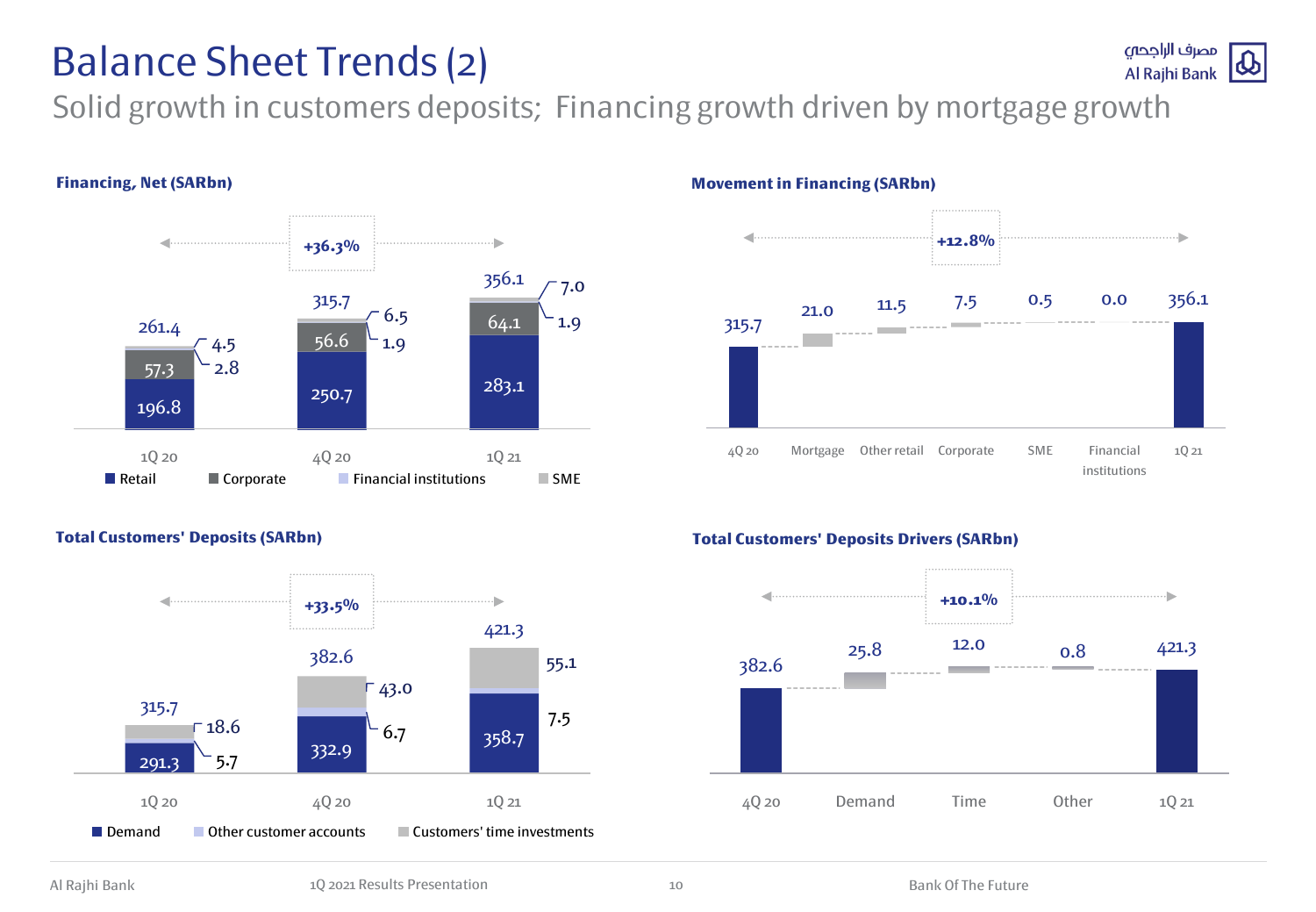### Net Income Trends Solid net profit growth of 40% YoY

#### **Net Income For The Period Before Zakat (SARmn)**



#### **Net Income Before Zakat Growth Drivers By Type (SARmn)**



| SAR (mn)                                   | 10 20 21 | 40 20 20 | QoQ     | 10 20 20 | YoY     |
|--------------------------------------------|----------|----------|---------|----------|---------|
| <b>Net financing and investment income</b> | 4,771    | 4,638    | $+3%$   | 4,110    | $+16%$  |
| Fee from banking services, net             | 909      | 864      | $+5\%$  | 618      | $+47\%$ |
| Exchange Income, net                       | 175      | 210      | $-16%$  | 207      | $-15\%$ |
| Other operating income, net                | 93       | 82       | $+13\%$ | 32       | $+190%$ |
| <b>Fees and other income</b>               | 1,177    | 1,155    | $+2%$   | 857      | $+37%$  |
| <b>Total operating income</b>              | 5,948    | 5,794    | $+3%$   | 4,968    | $+20%$  |
| Operating expenses                         | (1, 652) | (1,763)  | $-6\%$  | (1,621)  | $+2\%$  |
| <b>Pre-provision profit</b>                | 4,296    | 4,030    | 7%      | 3,347    | 28%     |
| Total impairment charge                    | (577)    | (550)    | $+5\%$  | (693)    | $-17\%$ |
| Net income for the period before Zakat     | 3,719    | 3,480    | $+7%$   | 2,654    | $+40%$  |
| Zakat                                      | (383)    | (359)    | $+7\%$  | (274)    | $+40%$  |
| Net income for the period after Zakat      | 3,335    | 3,121    | $+7%$   | 2,380    | $+40%$  |

**The Committee State** 

#### **Net Income Before Zakat Growth Drivers By Type (SARmn)**

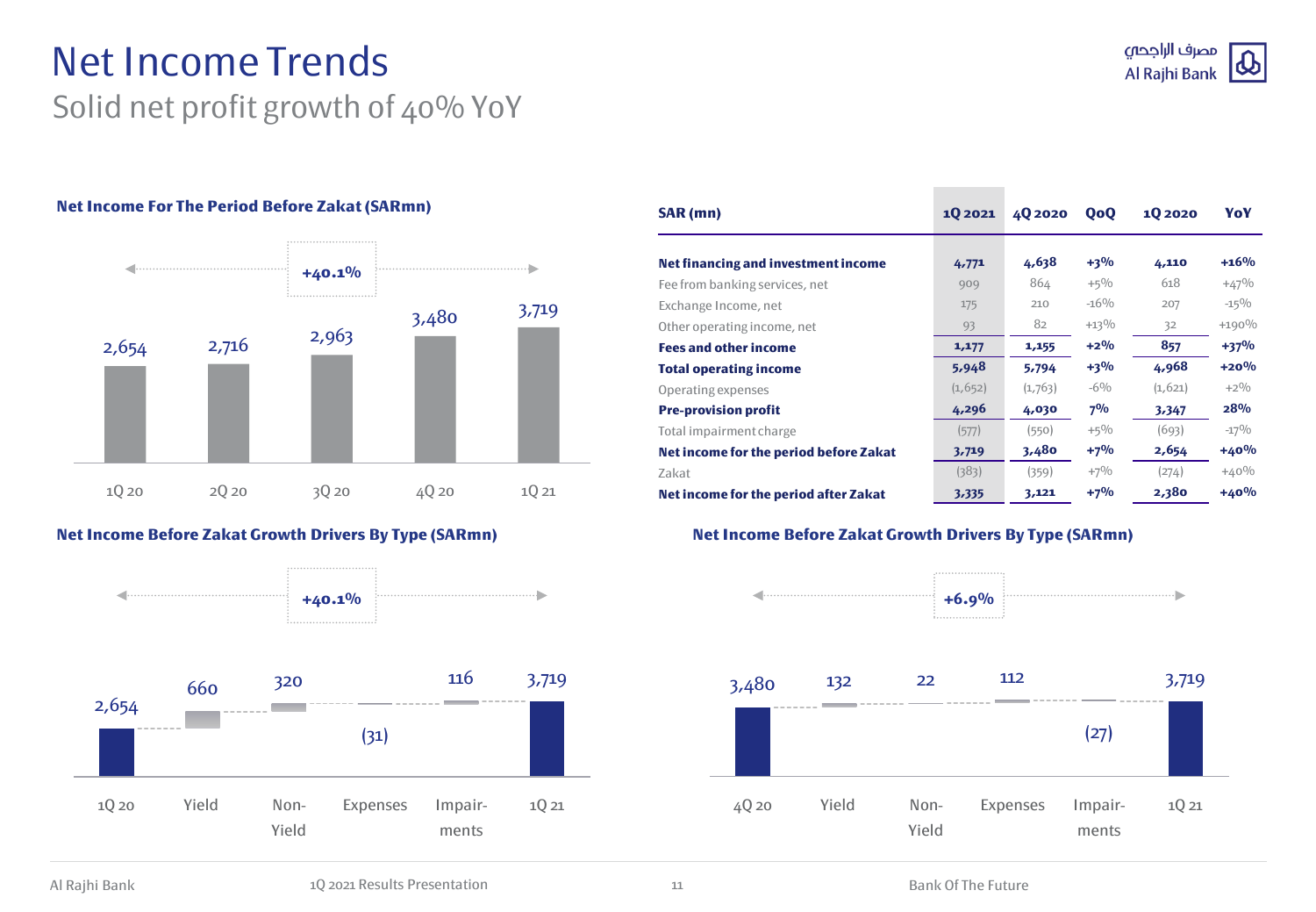## Operating Income Trends

### Solid operating income growth, inline with our strategy



#### **Total Operating Income (SARmn)**

**Net Profit Margin (%)**



#### **Total Operating Income Growth Drivers By Type (SARmn)**

مصرف الراجحى

Al Rajhi Bank

ω



1Q 20 Modification Fee Waiver SAIBOR loss Impact Lower Spreads Management Actions 1Q 21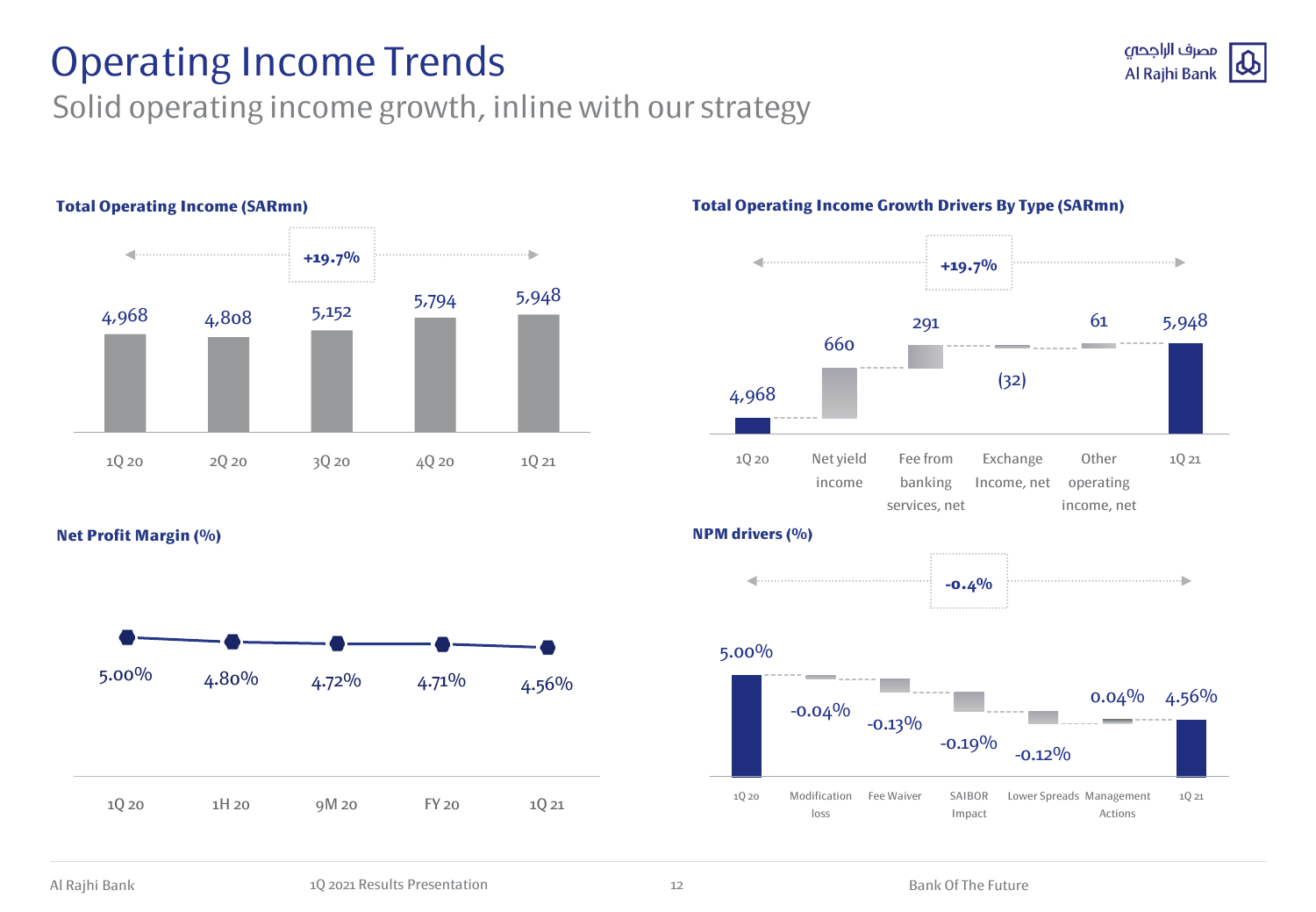### Expenses Trends

**Cost To Income Ratio Trend (%)**

### Digital platforms drive cost efficiencies and higher positive jaws





مصرف الراجحى

Al Rajhi Bank

ω

#### **Cost to Income Ratio drivers (%)**

1Q 20 NII Non Yield Staff Depreciation G&A 1Q 21

#### **Operating Expenses (SARmn)**



#### **Operating Expenses Growth Drivers By Type (SARmn)**

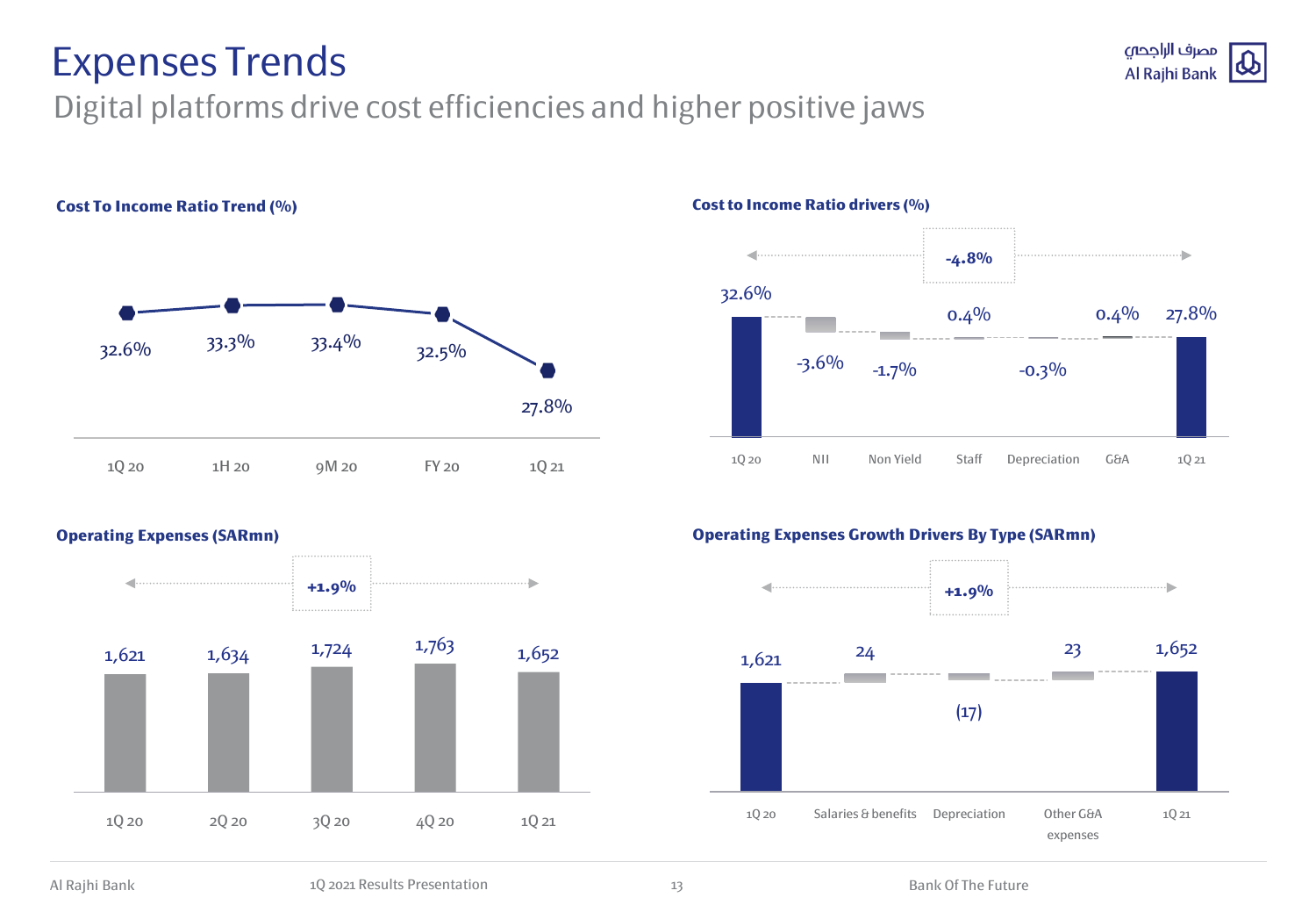## Asset Quality Trends (1)

Asset quality remains healthy and NPL coverage remains strong and stable



#### **NPL Ratio Trends (%)**



**Net Allowances (SARmn)**



#### **NPL Coverage Trend (%)**

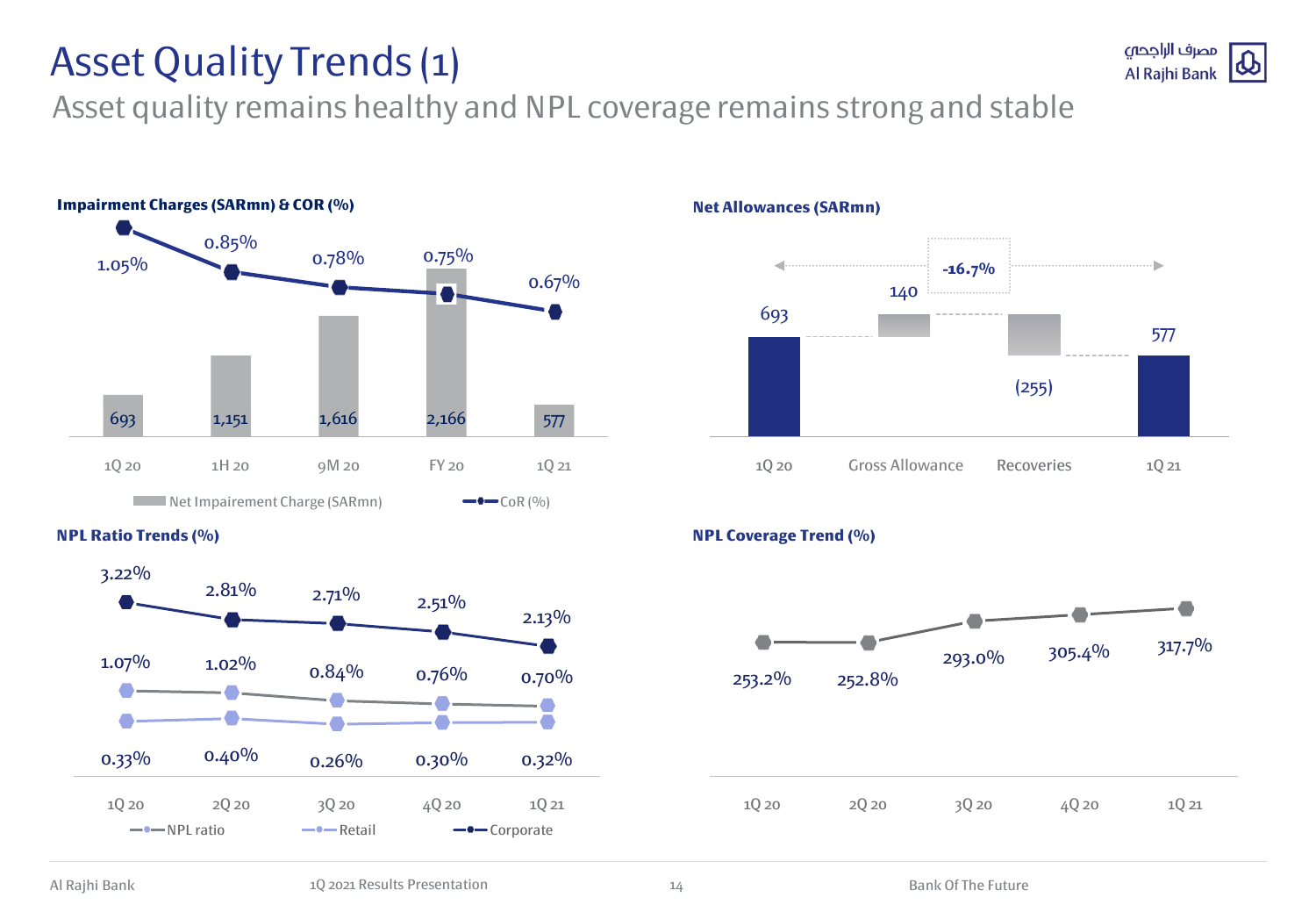## Asset Quality Trends (2)

#### مصرف الراجحى Ψ **Al Rajhi Bank**

Healthy stage coverage and prudent risk management



**ECL Coverage\* (%)**



**Covid Overlay (SARbn)**



#### **ECL Allowance by Stage\* (SARmn)**

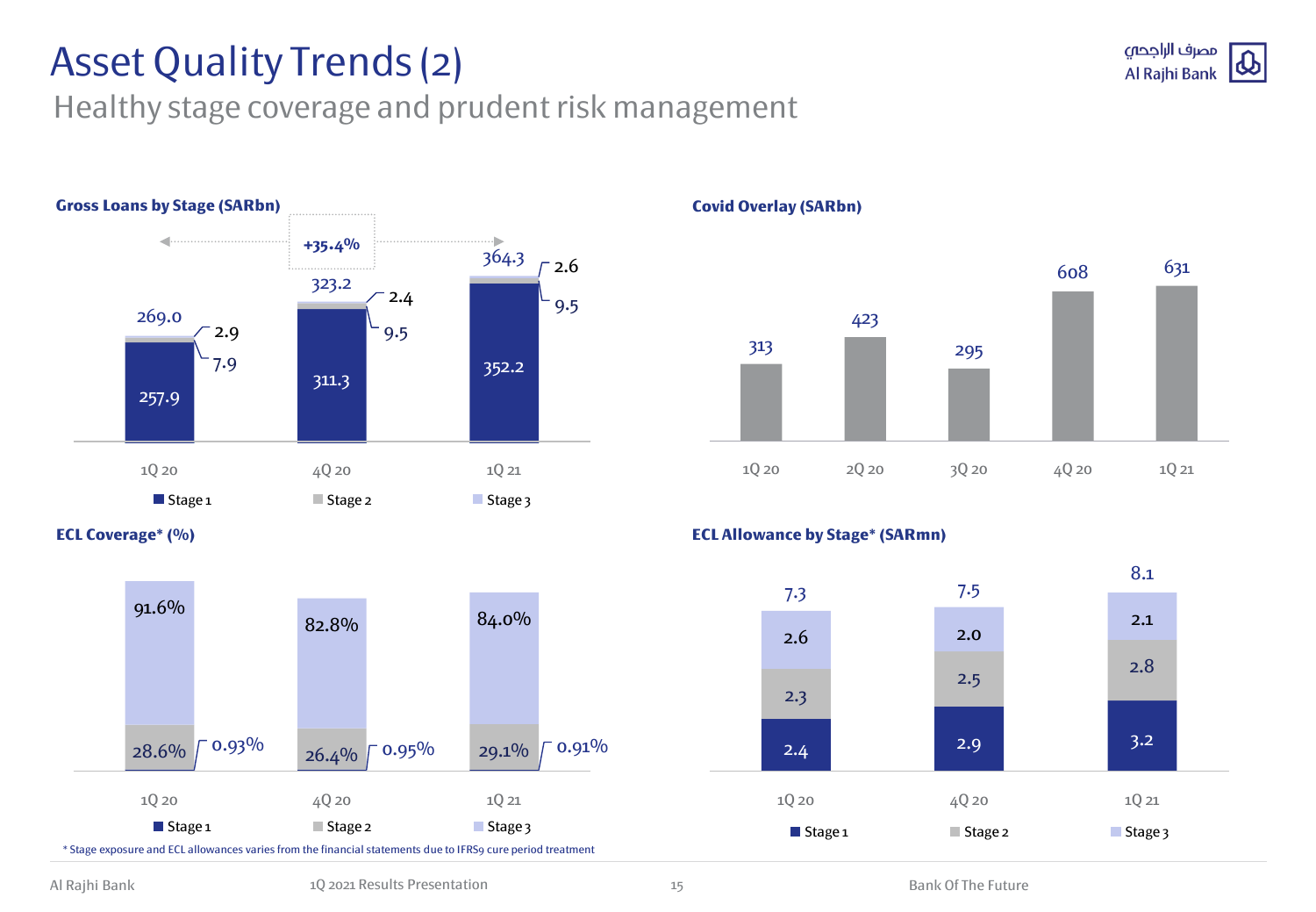## Liquidity Trends

### Liquidity remain comfortably within regulatory requirements



مصرف الراجحى Al Rajhi Bank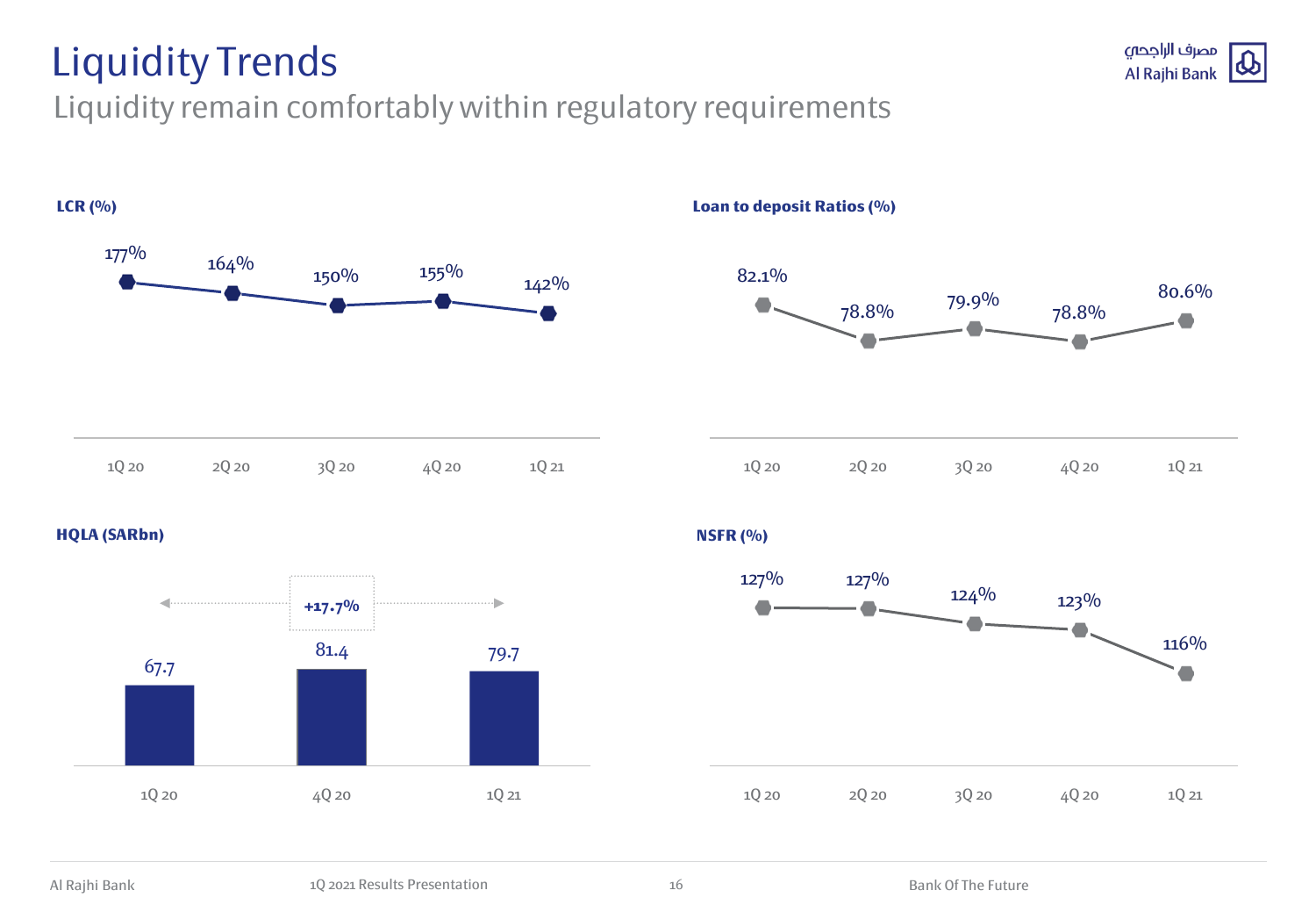## Capitalisation Trends

### Capital position well above regulatory minima







**Total Capital (SARbn)**

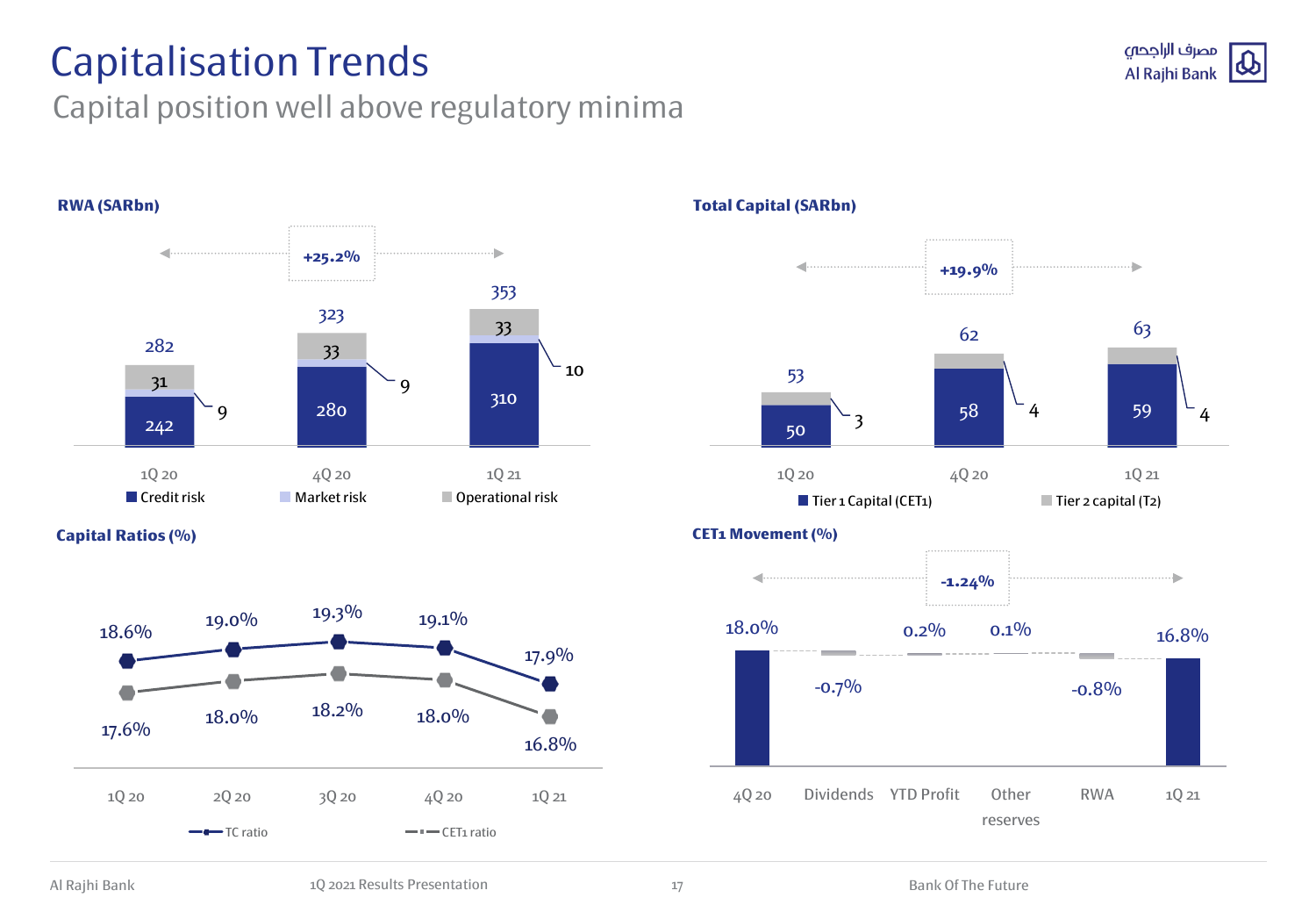### Return Metrics

### Returns remain well above industry average



**Return on Equity (%)**







**Return on Assets (%)**



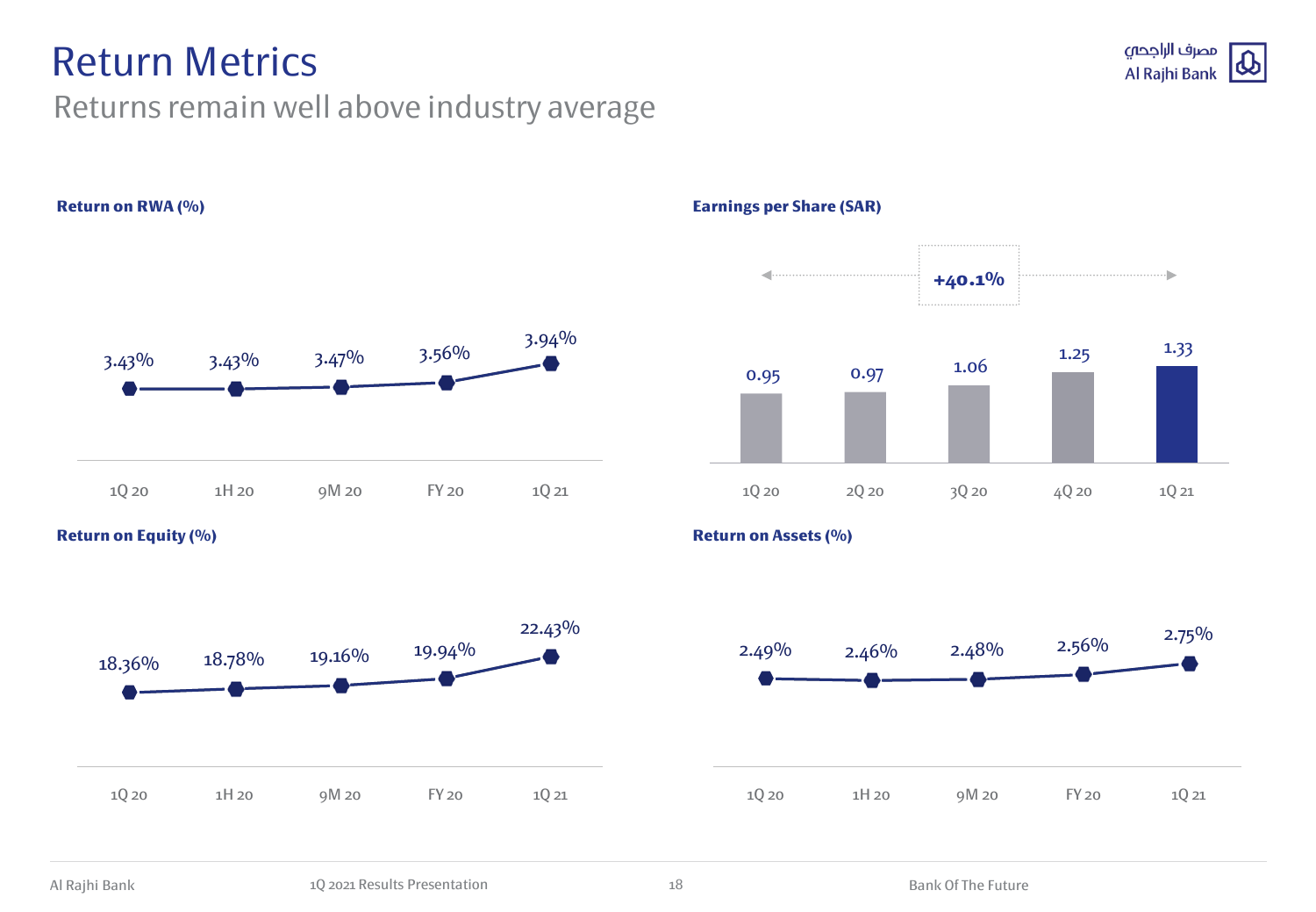## Trends ahead of expectations



Guidance revisions driven by solid growth in 1Q

|                      |                        | FY 2021 Guidance   | <b>1Q 2021 Actual</b> | <b>Guidance Revision</b> |
|----------------------|------------------------|--------------------|-----------------------|--------------------------|
| <b>Balance Sheet</b> | <b>Financing</b>       | Mid teens growth   | $+13%$                | High teens growth        |
|                      |                        |                    |                       |                          |
|                      | Net profit margin      | -30 bps to -20 bps | $-15$ bps             | -40 bps to -30 bps       |
| Profitability        | Cost to income ratio   | <b>Below 31%</b>   | 27.8%                 | Below 30%                |
|                      | <b>ROE</b>             | $20\% - 21\%$      | 22.4%                 | $21\% - 22\%$            |
|                      |                        |                    |                       |                          |
| <b>Asset Quality</b> | Cost of risk           | $0.60\% - 0.70\%$  | 0.67%                 | Unchanged                |
|                      |                        |                    |                       |                          |
| Capital              | CET <sub>1</sub> ratio | $17\% - 18\%$      | 16.8%                 | $16\% - 17\%$            |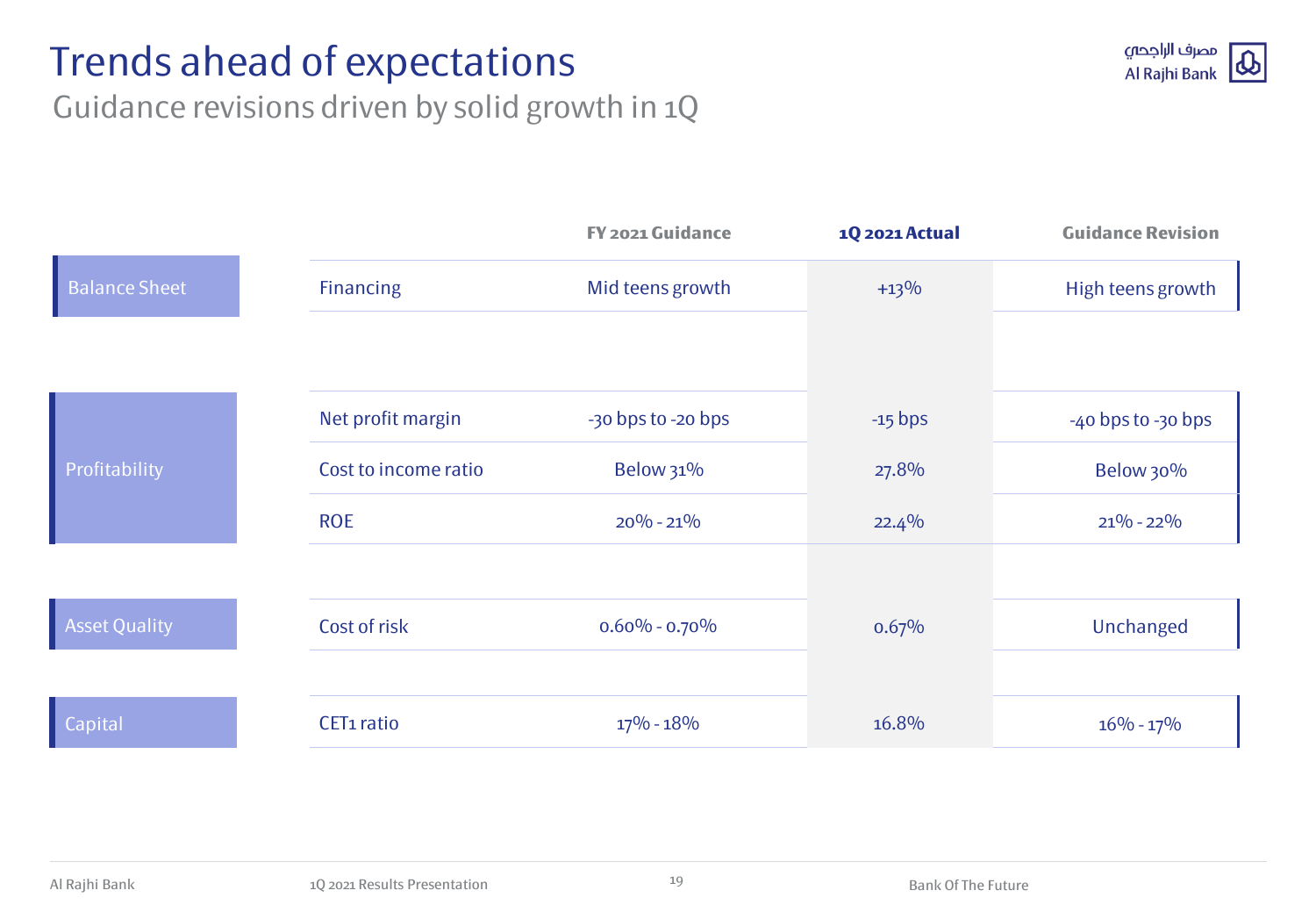

# Questions & Answers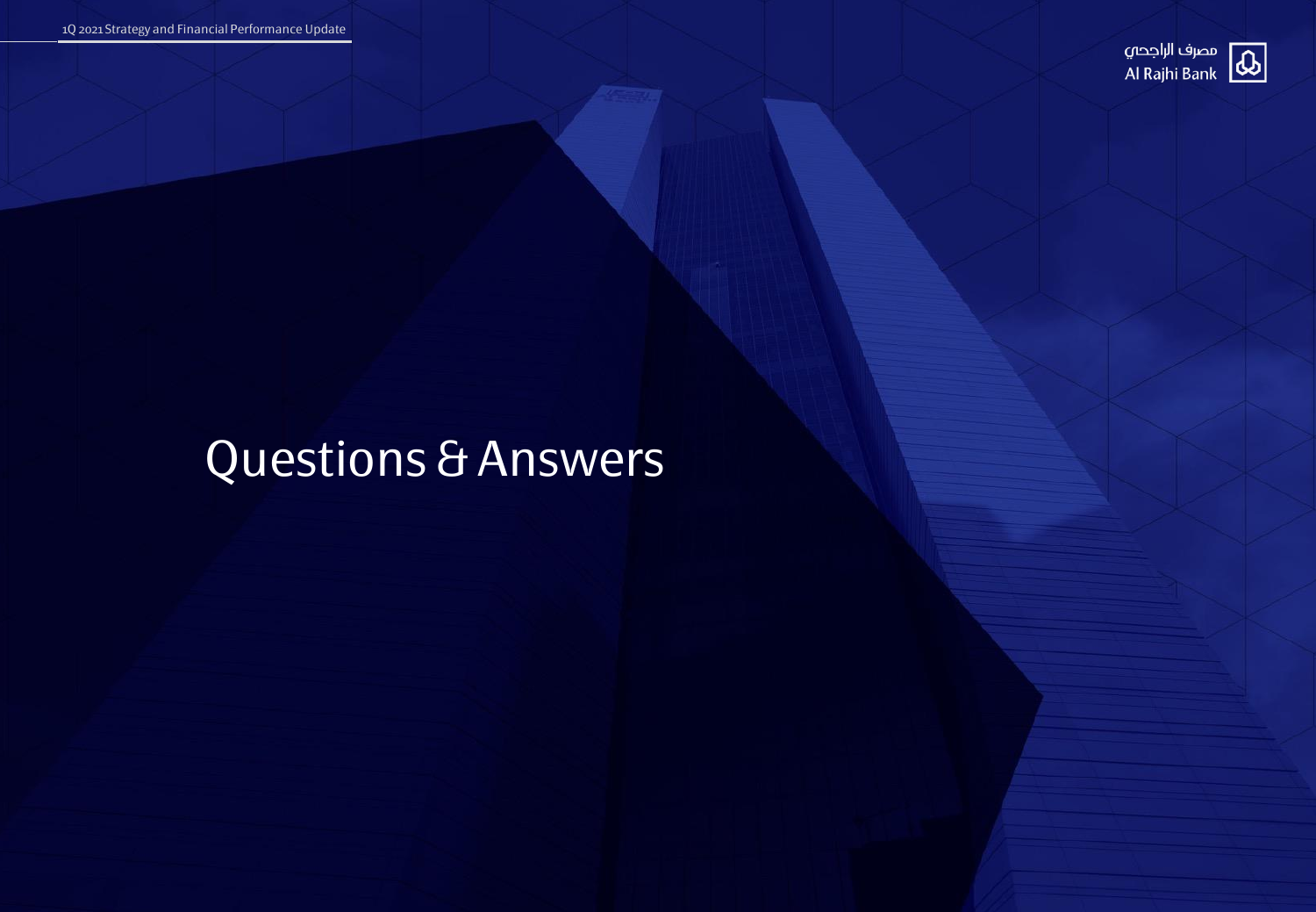

# ESG Highlights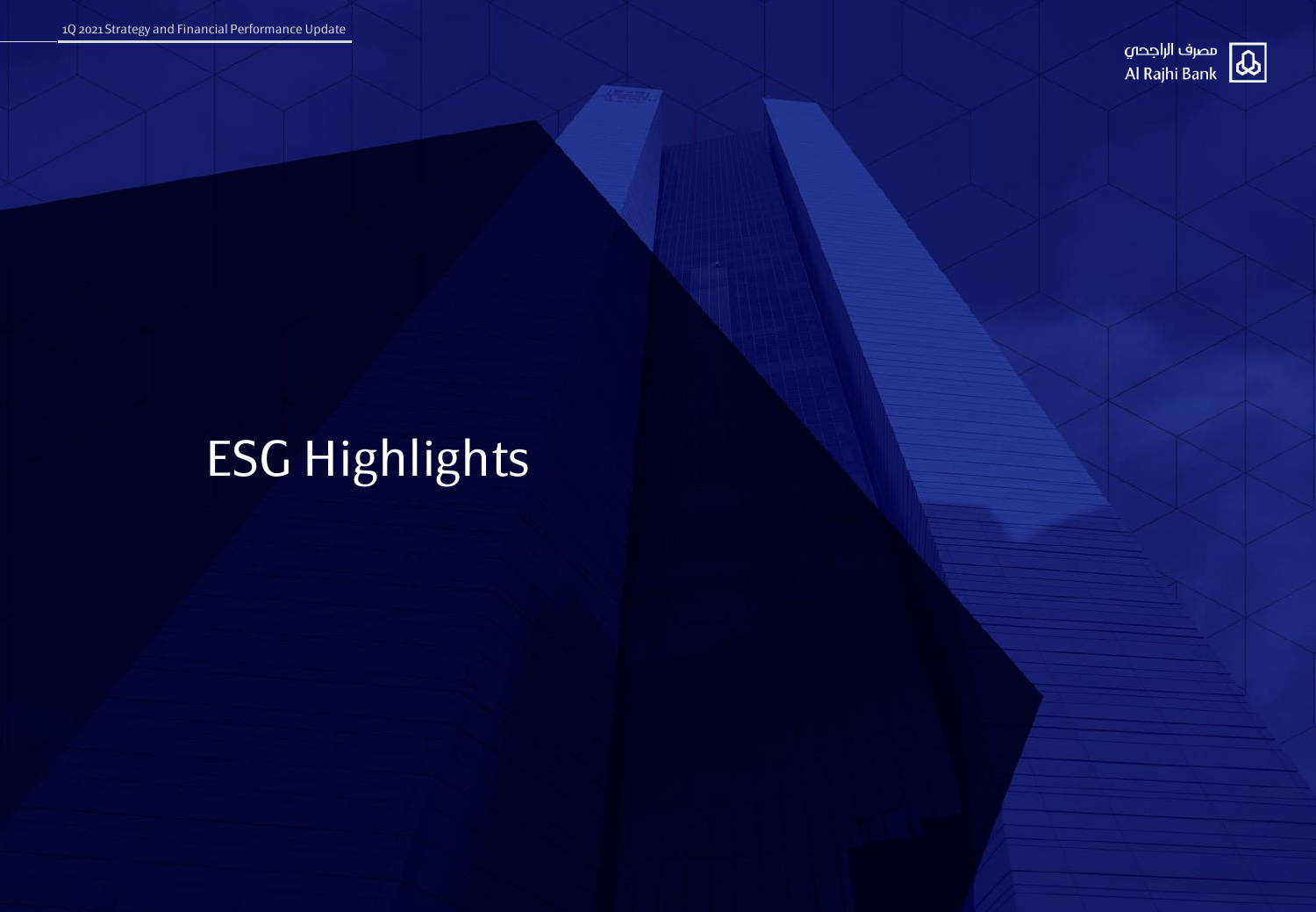### ESG Highlights 1Q 2021

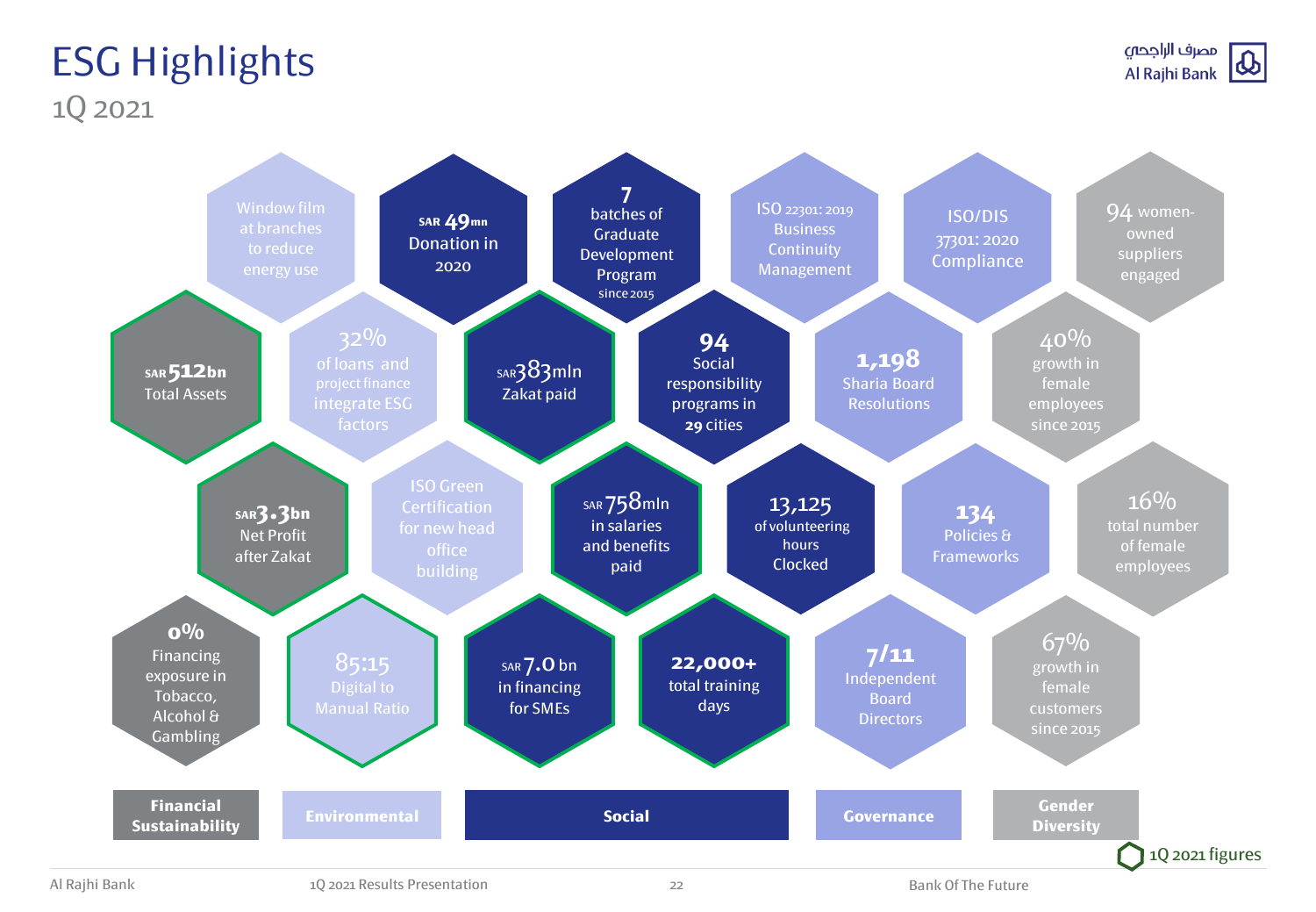## Additional Information

### Contact investor relations for more information



Mr. Rayan Alshuaibi

Head of Investor Relations

Tel: +966 (11) 828 1972

Email: [alshuaibirs@alrajhibank.com.sa](mailto:altimyatff@alrajhibank.com.sa)

Mr. Faisal F. Altimyat

Investor Relations Specialist

Tel: +966 (11) 828 1457

Email: [altimyatff@alrajhibank.com.sa](mailto:altimyatff@alrajhibank.com.sa)

#### Address:

Al Rajhi Bank

PO Box: 28 Riyadh 11411

8467 King Fahd Branch Rd, Al Muruj, Riyadh 11564

#### Visit our website ([here\)](https://www.alrajhibank.com.sa/en/alrajhi-group/investor-relations) for more Investor disclosers:

- Annual Report
- Financial Statements
- Investor Presentation
- Factsheet
- Data Supplement









#### Al-Rajhi Banking App eBusiness Banking App Investor Relations App